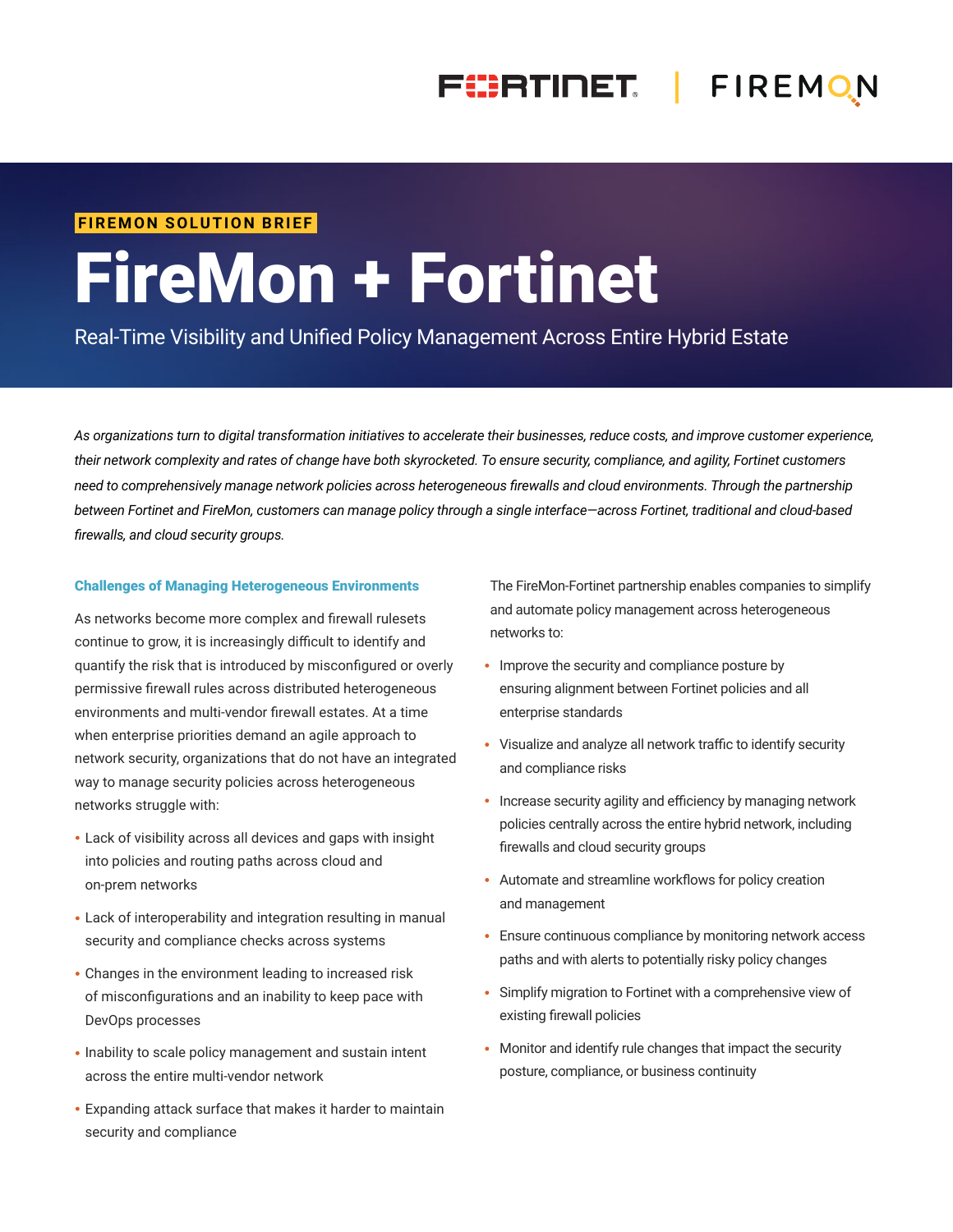#### FireMon and Fortinet: How the Integration Works

Fortinet is accelerating digitization with solutions engineered for integrated security and networking. The Fortinet Security Fabric offers a broad portfolio of integrated and automated security tools to make agile network security a reality. As part of the Fortinet Security Fabric, FortiManager provides full visibility and control of the Fortinet Security Fabric and enables management of Fortinet products and devices, including FortiGate firewalls, through a single console.

in FireMon's Network Security Policy Management platform and FireMon Automation.

FireMon collects and aggregates Fortinet policy information directly into the FireMon platform and builds it into the FireMon network model that includes network topology, security controls, and assets. Customers can visualize the Fortinet network devices as part of their overall network map in relation to the hybrid network security topology.



The integration allows FireMon users to collect information from Fortinet FortiManager to be used



*Figure 1. Real-time Visibility and Unified Policy Management Across the Entire Hybrid Estate*

#### Security Policy Management Use Cases

With the Fortinet policy information available, FireMon applies real-time policy analysis to ensure the desired security policy enforcement is in place. Joint customers will be able to visualize configuration, policy, and rule usage statistics across all network security enforcement points and address the following use cases:

Policy Management Normalize and manage policies across firewalls, next-generation firewalls, and cloud environments from various vendors from a single pane of glass.

**Policy Validation** Validate policies against regulatory requirements or custom-defined policies.

Access **Analysis** Confirm security controls enforce access, security, and compliance policies.

Rule Base Compliance Monitor and ensure security controls continuously maintain compliance with defined access and rule policies. Identify rules, access, and configuration compliance violations.

Network Mapping Automatically collect and build Fortinet firewall data into a visual and interactive model that provides network abstraction of access paths end-to-end with access path analysis and network map visualization.

Rule Review Analyze firewall configurations to identify hidden, unused, shadowed, or overly permissive rules that provide more access than necessary.

Change Tracking Track changes to firewall rules for compliance or rule review analysis. Ensure changes are certified. Identify when a change occurred, who made the change, and whether it was expected. Determine if the change has a negative impact.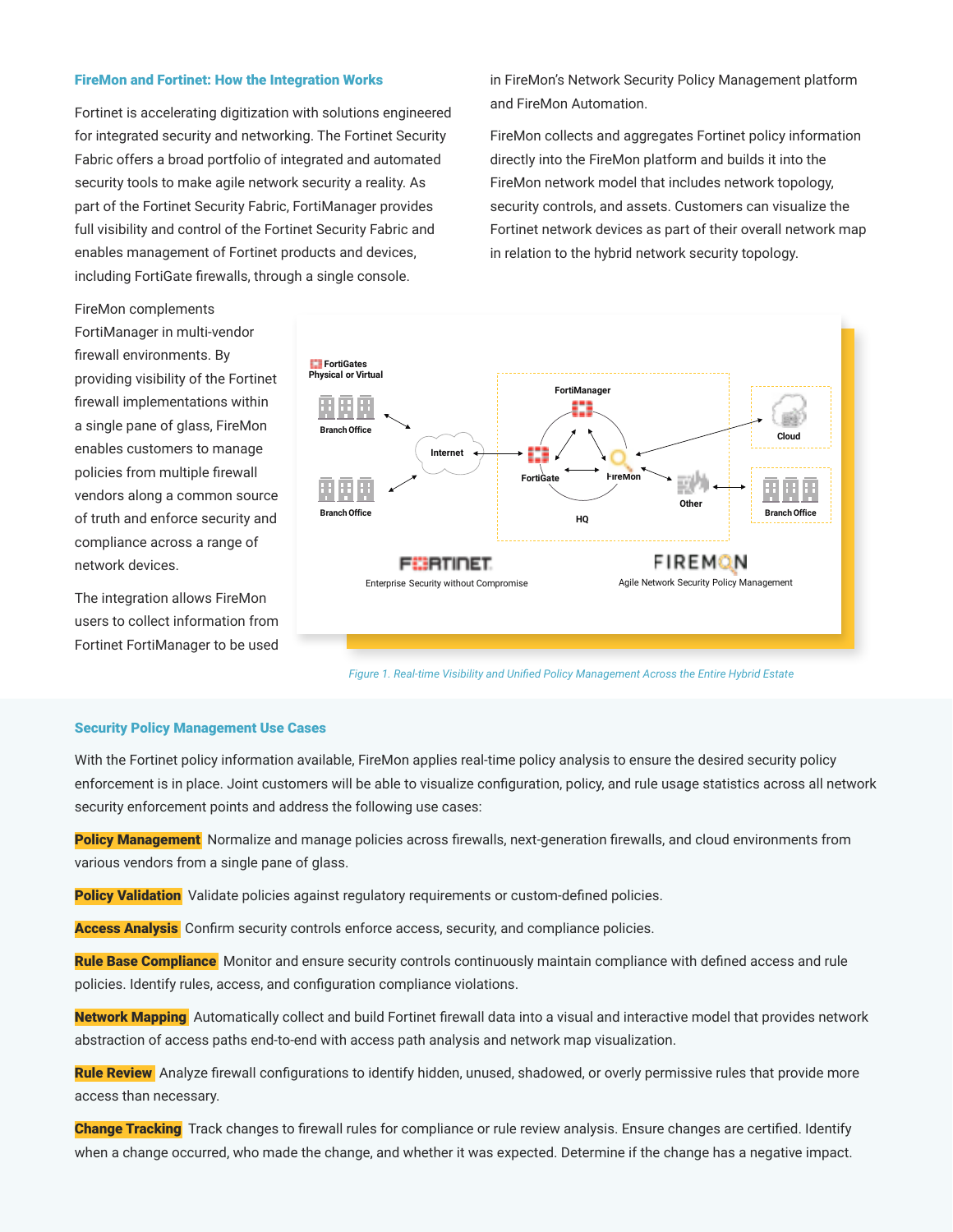|                                                                                                                                                                        | ۹                                     |                                                                 | 1 International Pressure com-                      |
|------------------------------------------------------------------------------------------------------------------------------------------------------------------------|---------------------------------------|-----------------------------------------------------------------|----------------------------------------------------|
| <b>E</b> tompers<br>Palicy Completors Changes Transition<br>Fortigate   Overview Dashboard                                                                             |                                       |                                                                 | Reports 4 - Tools 4 - Help's                       |
|                                                                                                                                                                        |                                       |                                                                 |                                                    |
| FC:RTINET.                                                                                                                                                             | Been                                  | A 19 SE CRUIT BANK DEVELOPED                                    |                                                    |
|                                                                                                                                                                        |                                       |                                                                 | vlan4022                                           |
| <b>M</b> Fortigate <sup>O</sup><br>10043                                                                                                                               |                                       |                                                                 | <b>USING Bradled</b>                               |
| For time).<br><b>Rockfuste Forestill</b>                                                                                                                               |                                       | $\blacksquare$                                                  | PRODUCT ULTIMATE 1 VEHICLE KIDA                    |
| Firewall                                                                                                                                                               |                                       | m                                                               | SECREAR ADDITIONS   AMMY                           |
| 34 Security Rules<br>Last Revision 6/1/2020 11:41 and                                                                                                                  |                                       | ÷                                                               | NETWORK SENATOR - 1858-22-9/24                     |
| Holds annuals                                                                                                                                                          | ٠                                     |                                                                 | evidence at the Control of the                     |
|                                                                                                                                                                        |                                       |                                                                 |                                                    |
| œ.                                                                                                                                                                     | <b>DWALE</b>                          | $\circ$<br>$\circ$<br><b>TURNER</b>                             | ESMITORIES                                         |
| 2.77<br>Device SCI @                                                                                                                                                   | c٥<br>Configuration Changes @         | £ 15.67%<br>Device Complexity @                                 | Ġ<br>16<br>Rules with Critical Control Falseys (B) |
| EXHIPS JUNE 11<br>í2<br>No change in 90 days                                                                                                                           | <b>Cast 7 days</b>                    | <b>Line</b>                                                     | 22 Bules with Control Failures (B)                 |
|                                                                                                                                                                        |                                       |                                                                 |                                                    |
|                                                                                                                                                                        | View All ®                            | <b>Rule Search</b>                                              |                                                    |
| Most Severe Control Failures nu ra<br><b>Control Code</b><br><b>Control Nation</b><br>Envertis<br>■Ⅱ<br><b>ALLINOIS</b><br>Rules without Duner or Business publication | <b>Tulled Rober</b><br>$\overline{a}$ | <b>MAINEE</b><br>Jacob for Perinted address Of National Address | <b>Backups: Naty 10</b>                            |

*Figure 2. The Overview Dashboard view of the Fortinet FortiGate firewall within FireMon Security Manager, showing rules identified for cleanup and improvement.*



*Figure 3. The Risk Analyzer dashboard view of the Fortinet FortiGate firewall within FireMon Security Manager, showing disabled devices.*